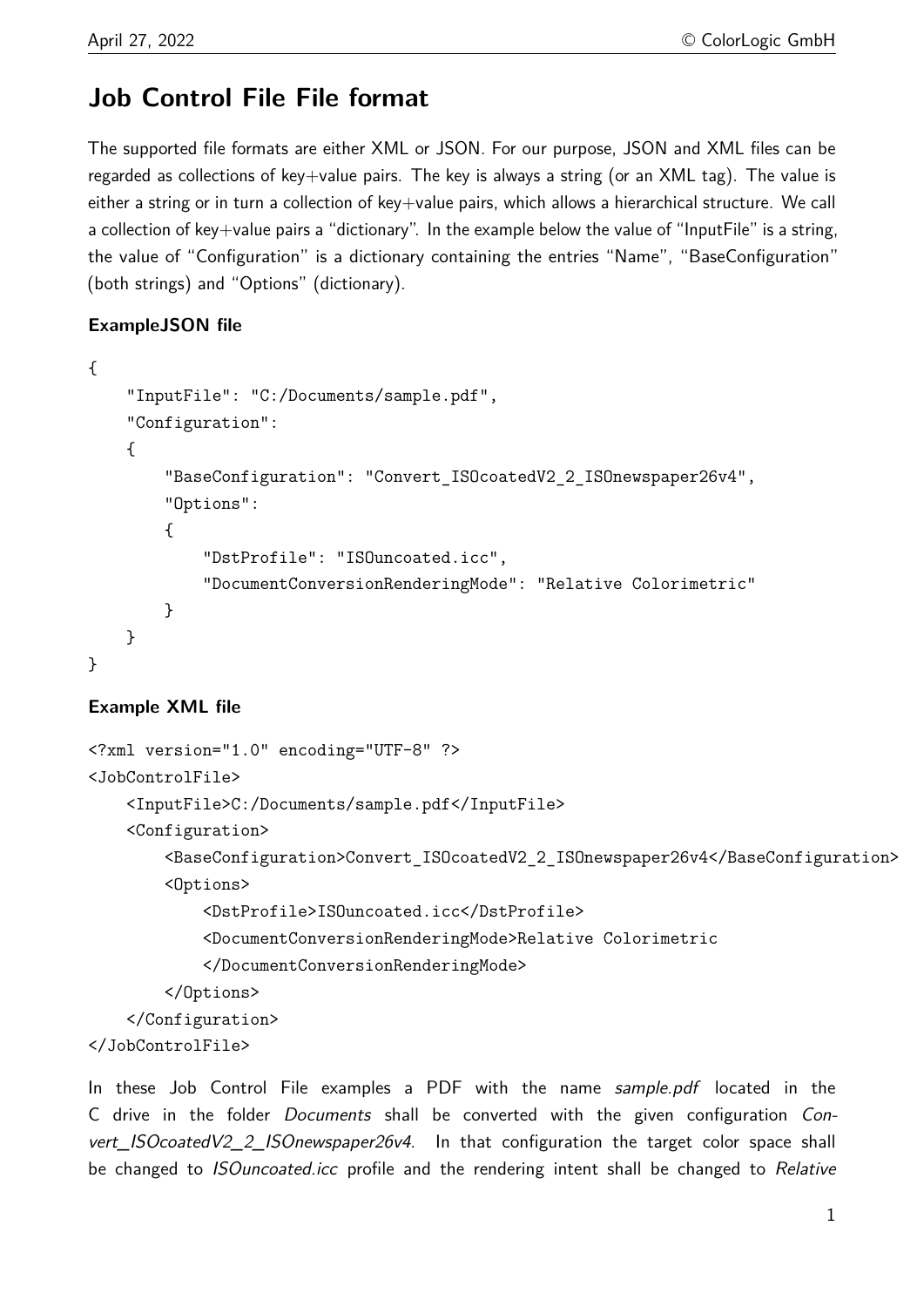Colorimetric.

# **Description of entries**

## **InputFile**

The path of the file to be processed. When used with hot folder queues, this can be a pure file name without absolute path. In this case, ZePrA assumes that the file is put into the hot folder together with the job ticket. If the entry is missing, ZePrA assumes that the file has the same base name (without extension) like the job control file.

## **OutputFile**

The path of the output file. When used with hot folder queues, this is usually the desired file name under which the file will be saved in the output folder. The variable \$Id will be replaced by the job ID.

## **Configuration**

Dictionary containing the configuration definition. See "Configuration dictionary."

# **Configuration dictionary**

#### **Name**

The name of the created configuration (optional)

#### **BaseConfiguration**

The name of an existing configuration. If this entry is present, a new temporary configuration is copied from the existing configuration.

#### **AutoSetup**

Dictionary containing an auto setup definition. If this entry is present, a new temporary configuration is created accordingly. See "AutoSetup dictionary" for details.

#### **Options**

Dictionary containing configuration options, which modify the configuration. See *ConfigurationOp*tions.pdf for details.

#### **Note**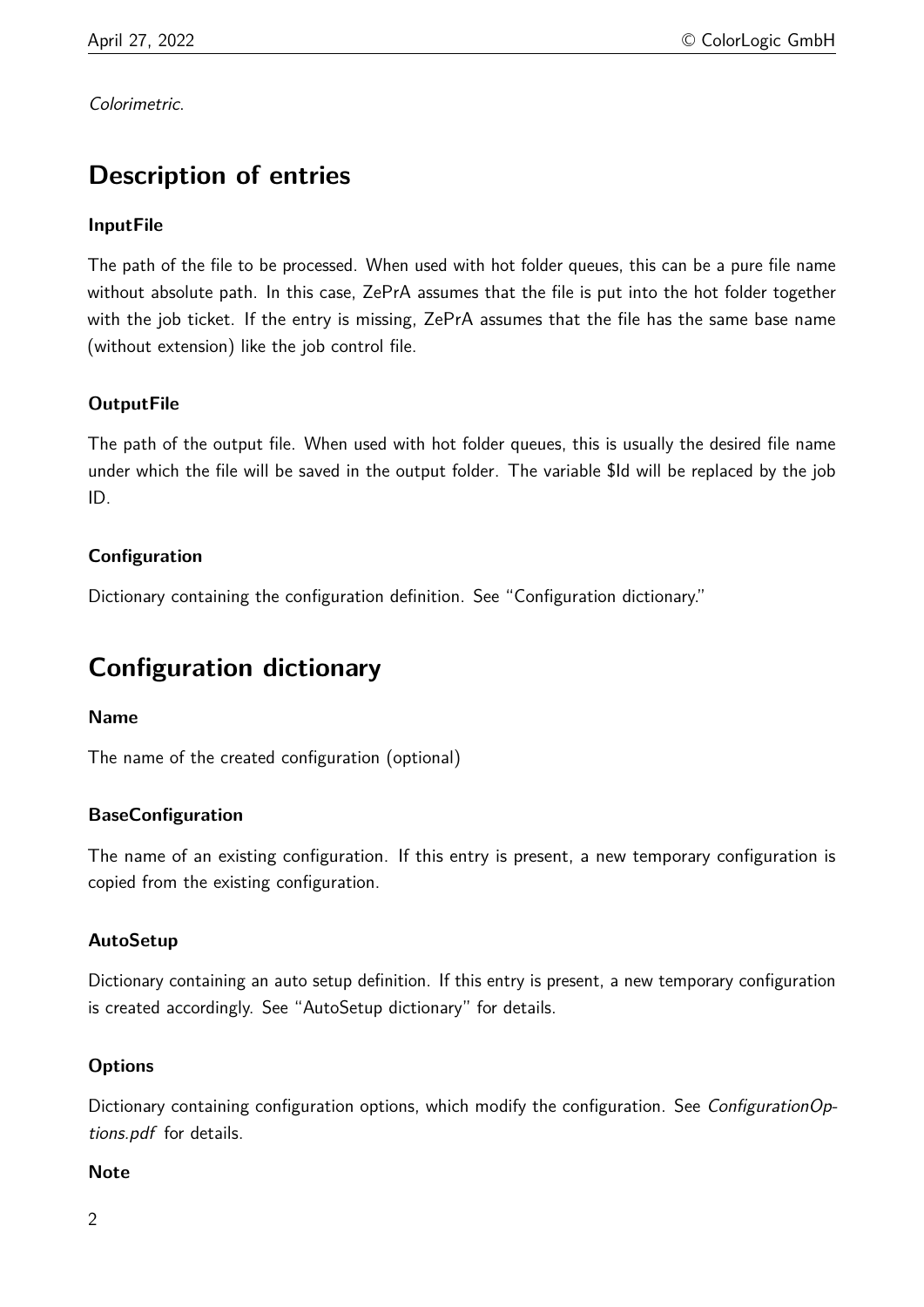If neither BaseConfiguration nor AutoSetup is specified, the default configuration is used. When used with queues, the default configuration is that one which is assigned to the queue. If there is no configuration assigned, the new configuration will be created solely based on the information in the Options dictionary. When used with the CLI, the default configuration is that one which is specified on the command line. If none is specified, the new configuration will be created solely based on the information in the Options dictionary.

## **AutoSetup dictionary**

### **Type**

Type of auto setup.

- 0: Normalize Color to Document Color Space or Output Intent
- 1: Normalize and convert Colors to new Output Condition
- 2: Direct Color Conversion to new Output Condition
- 3: Save inks
- 4: Apply Gradation Curves only
- 5: Optimize Total Area Coverage (TAC)
- 9: Proofing
- 10: Copy and change an existing configuration

#### **Mode**

Specifies how conversion between document color space and output color space is performed. Only valid for AutoSetup type 1, 2, 3, 5, 6, 7.

- 0: Apply device link profile
- 1: Apply SmartLink

#### **DocumentColorSpaceProfile**

The profile that defines the document color space (AutoSetup types 0, 1, 2, 3, 4, 5, 9)

#### **PreferOI**

Specifies if an embedded output intent shall be used as document color space instead of the profile specified in DocumentColorSpaceProfile.

- 0: Ignore output intent
- 1: Use output intent

#### **DstProfile**

The profile that defines the target color space (AutoSetup types 1, 2, 9)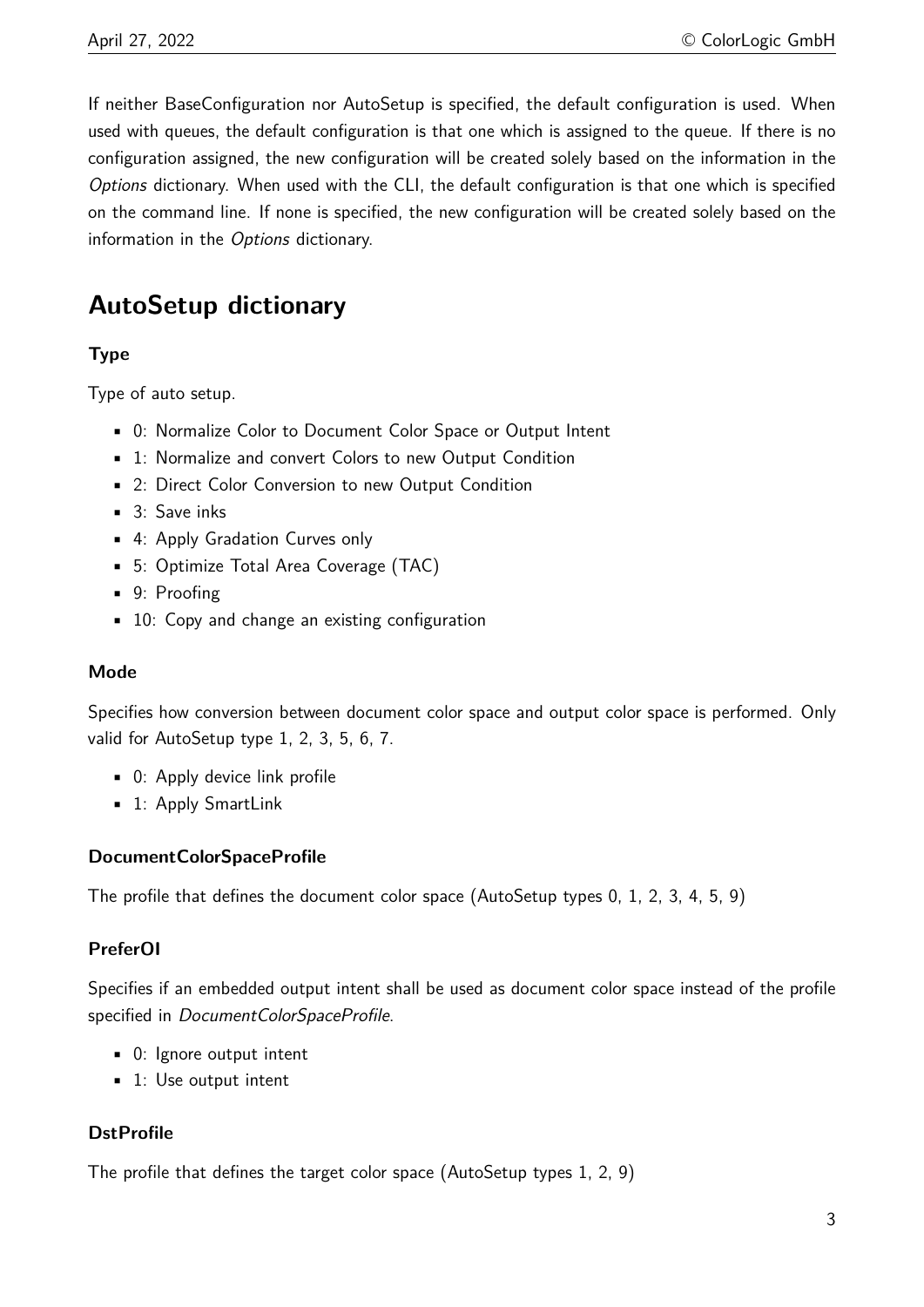### **RenderingIntent**

Rendering intent for conversion between document color space and target color space (AutoSetup types 1, 2, 9). See ConfigurationOptions.pdf for a list of possible values.

#### **CalcInkAmount**

Specifies if the ink amount and ink saving percentage shall be calculated (AutoSetup type 3).

- 0: Don't calculate ink amount
- 1: Calculate ink amount

#### **Normalize**

Specifies if colors not in the document color space shall be converted into the document color space (AutoSetup type 4).

- 0: Don't normalize
- **·** 1: Normalize

## **GradationsMode**

Defines how gradation curves specified (AutoSetup type 4).

- 0: external file
- 2: curves by name
- 3: internal file (e.g. a linearization DeviceLink profile)

#### **ExternalFile**

An external file, specified with full path, containing gradation curves (AutoSetup type 4)

## **CyanGradation, MagentaGradation, YellowGradation, BlackGradation, AllSpotColorsGradation**

Name of the gradation curve for Cyan, Magenta, Yellow, Black, spot colors respectively (AutoSetup type 4)

## **InternalFile (AutoSetup type 4)**

Name of an internal file containing gradation curves (AutoSetup type 4)

## **Required options for AutoSetup cases**

The set of relevant options depends on the AutoSetup type and in many cases on the value of the Mode option (DeviceLink/SmartLink). This section lists reuired options for the most comon cases.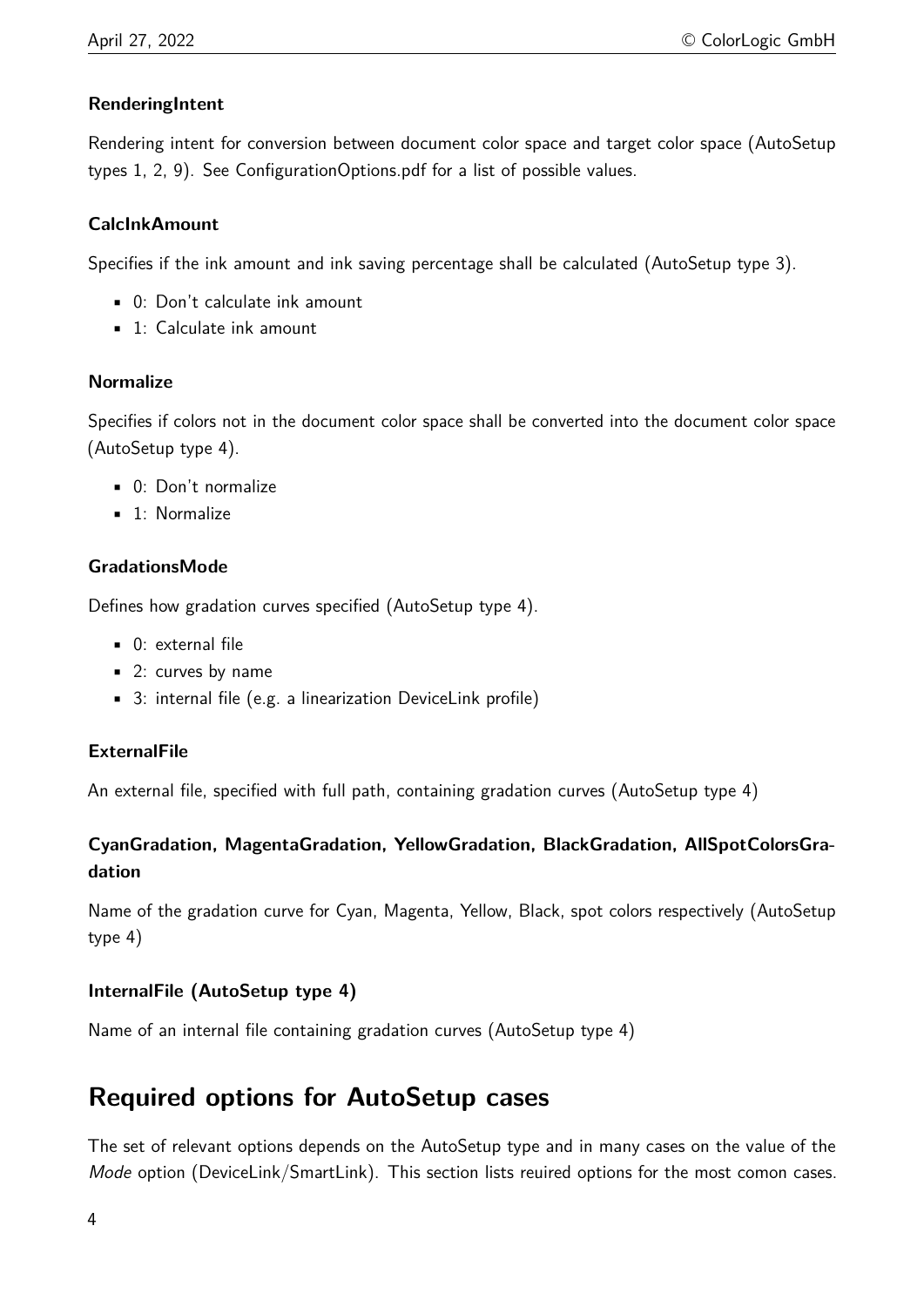#### **Normalize Color to Document Color Space or Output Intent**

| Option             | Remark     |
|--------------------|------------|
| <b>Type</b>        | U          |
| DocumentColorSpace |            |
| PreferOI           | $0$ or $1$ |

#### **Normalize and convert Colors to new Output Condition using a DeviceLink profile**

| Option           | Remark |
|------------------|--------|
| Type             |        |
| Mode             | 0      |
| <b>DLProfile</b> |        |

## **Normalize and convert Colors to new Output Condition using SmartLink**

| Option             | Remark     |
|--------------------|------------|
| <b>Type</b>        | 1          |
| Mode               | 1          |
| DocumentColorSpace |            |
| <b>DstProfile</b>  |            |
| PreferOI           | $0$ or $1$ |
| RenderingIntent    |            |
| SmartLinkMethod    |            |

#### **Direct Color Conversion to new Output Condition usinf a DeviceLink profile**

| Option           | Remark |  |
|------------------|--------|--|
| Type             |        |  |
| Mode             | 0      |  |
| <b>DLProfile</b> |        |  |

## **Direct Color Conversion to new Output Condition using SmartLink**

| Option | Remark |
|--------|--------|
| Type   | ∽      |
| Mode   |        |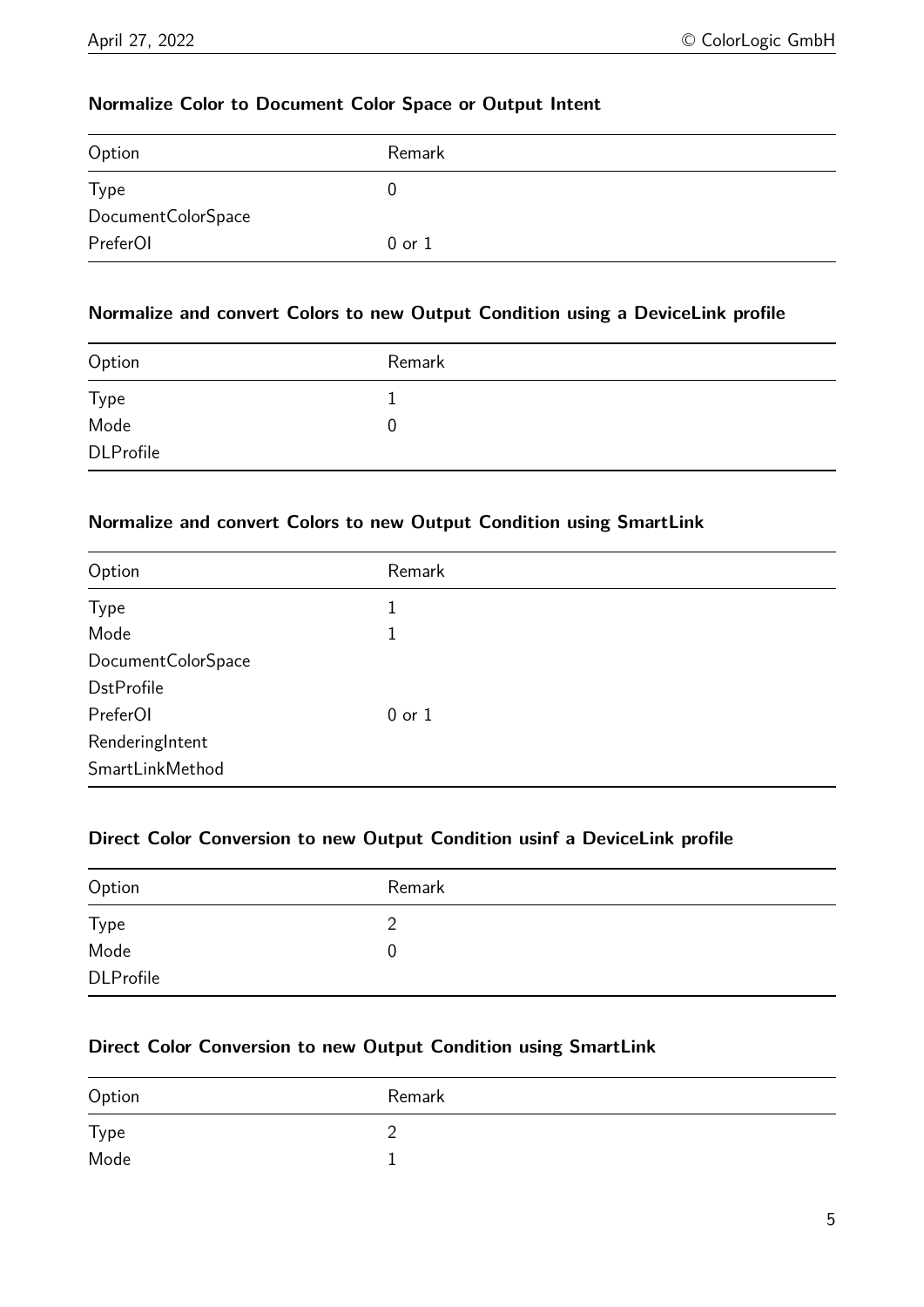| Option               | Remark     |  |
|----------------------|------------|--|
| Document Color Space |            |  |
| <b>DstProfile</b>    |            |  |
| PreferOI             | $0$ or $1$ |  |
| RenderingIntent      |            |  |
| SmartLinkMethod      |            |  |

## **Save inks using a DeviceLink profile**

| Option           | Remark           |
|------------------|------------------|
| <b>Type</b>      | 3                |
| Mode             | $\boldsymbol{0}$ |
| <b>DLProfile</b> |                  |
| CalclnkAmount    | $0$ or $1$       |

## **Save inks using SmartLink**

| Option             | Remark     |
|--------------------|------------|
| Type               | 3          |
| Mode               | 1          |
| DocumentColorSpace |            |
| PreferOI           | $0$ or $1$ |
| SmartLinkMethod    |            |
| CalcInkAmount      | $0$ or $1$ |

### **Apply Gradation Curves only using an external file**

| Option                    | Remark                                          |
|---------------------------|-------------------------------------------------|
| <b>Type</b>               | 4                                               |
| GradationsMode            | 0                                               |
| ExternalFile              | full path to external file                      |
| <b>Normalize</b>          | $0$ or $1$                                      |
| DocumentColorSpaceProfile | required only if <i>Normalize = 1</i>           |
| PreferOI                  | 0 or 1; required only if <i>Normalize</i> $= 1$ |

## **Apply Gradation Curves only using registered curves by name**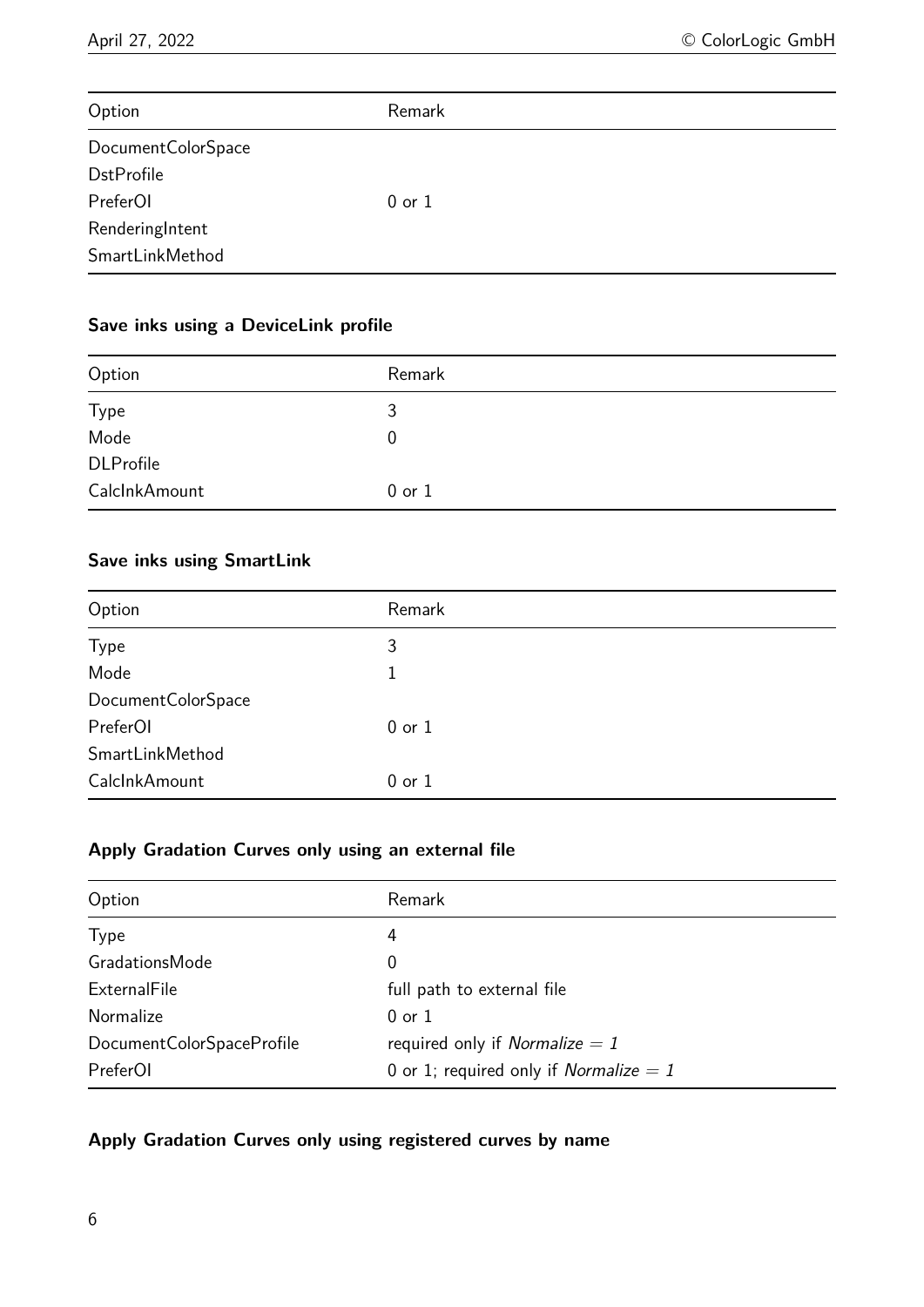| Option                    | Remark                                           |
|---------------------------|--------------------------------------------------|
| <b>Type</b>               | 4                                                |
| <b>GradationsMode</b>     | $\overline{2}$                                   |
| CyanGradation             | name of curve applied on Cyan                    |
| <b>MagentaGradation</b>   | name of curve applied on Magenta                 |
| <b>YellowGradation</b>    | name of curve applied on Yellow                  |
| <b>BlackGradation</b>     | name of curve applied on Black                   |
| AllSpotColorsGradation    | name of curve applied on all spot color channels |
| Normalize                 | $0$ or $1$                                       |
| DocumentColorSpaceProfile | required only if <i>Normalize = 1</i>            |
| PreferOI                  | 0 or 1; required only if <i>Normalize = 1</i>    |

## **Apply Gradation Curves only using an internal file**

| Option                       | Remark                                   |
|------------------------------|------------------------------------------|
| <b>Type</b>                  | 4                                        |
| GradationsMode               | 3                                        |
| <b>InternalFile</b>          | name of internal file, e.g.              |
| Normalize                    | $0$ or $1$                               |
| Document Color Space Profile | required only if <i>Normalize = 1</i>    |
| PreferOI                     | 0 or 1; required only if Normalize $= 1$ |

## **Optimize Total Area Coverage (TAC) using a DeviceLink profile**

| Option           | Remark |
|------------------|--------|
| Type             | ა      |
| Mode             | 0      |
| <b>DLProfile</b> |        |

## **Optimize Total Area Coverage (TAC) using SmartLink**

| Option             | Remark     |
|--------------------|------------|
| Type               | 5          |
| Mode               | 1          |
| DocumentColorSpace |            |
| PreferOI           | $0$ or $1$ |
| SmartLinkTAC       |            |